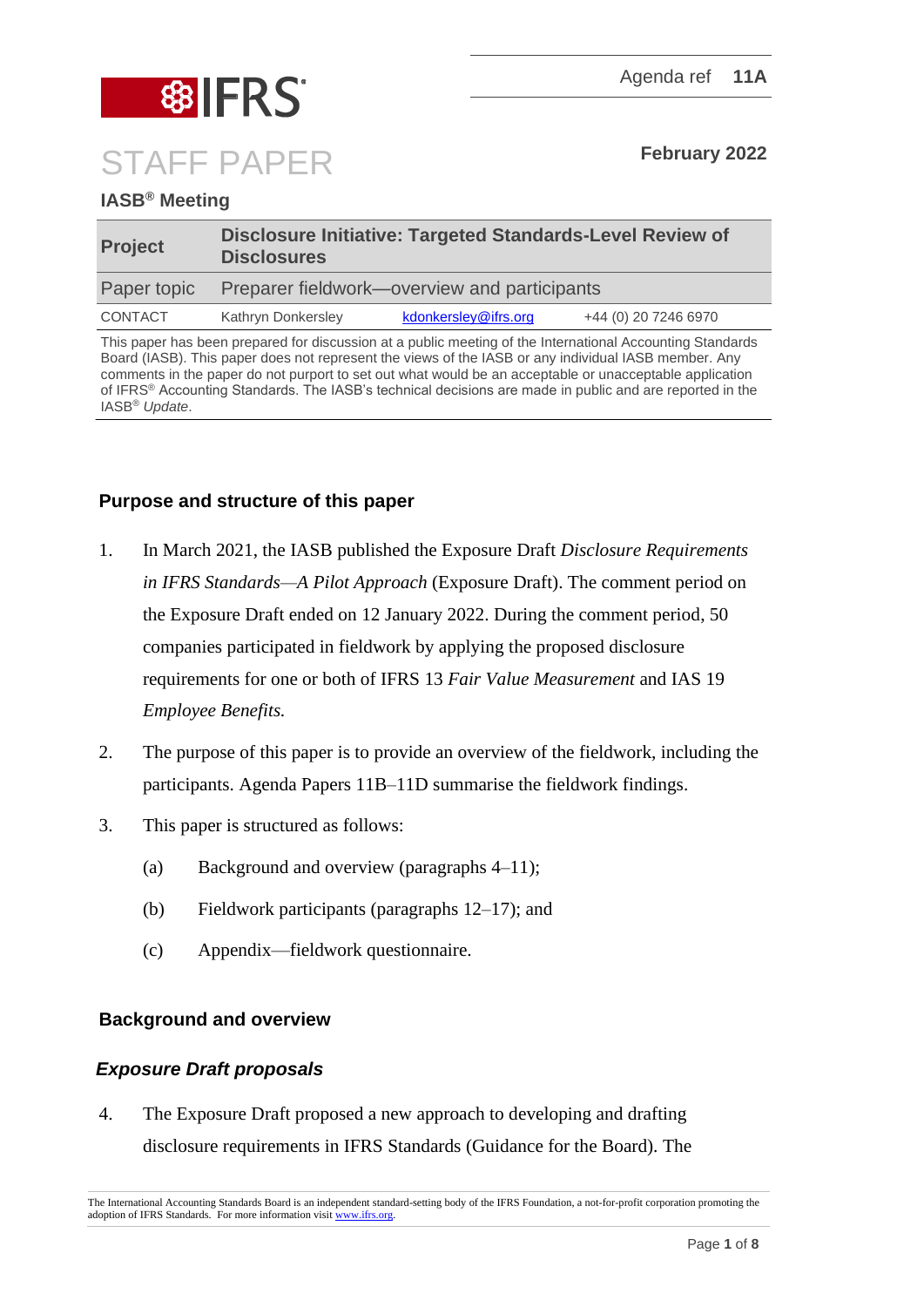proposed approach would have significant consequences on how stakeholders prepare, review, audit and enforce disclosures in financial statements. The Exposure Draft also proposed new disclosure requirements for IFRS 13 and IAS 19 (test cases) that were developed applying that approach. The test cases show stakeholders how the proposed approach would work in the Standards and, therefore, are intended to provide a robust basis for stakeholder feedback on how that approach would work in practice.

- <span id="page-1-0"></span>5. Paragraphs DG1–DG13 of the Exposure Draft describe the proposed Guidance for the Board. Applying the proposed Guidance, the IASB would:
	- (a) require entities to comply with **overall disclosure objectives** that describe the overall information needs of users of financial statements. To comply with those objectives, entities would be required to assess whether information provided in the notes by complying with specific disclosure objectives is sufficient to meet the overall user information needs. If such information is insufficient, it would be necessary for entities to provide additional information to meet those user information needs.
	- (b) require entities to comply with **specific disclosure objectives** that describe the detailed information needs of users of financial statements. To comply with those objectives, entities would be required to disclose all material information for a transaction, other event or condition needed to meet the detailed user information needs. Specific disclosure objectives would be supplemented with explanations of what the information provided to meet those objectives is intended to help users of financial statements do.
	- (c) identify **items of information to meet each specific disclosure objective (items of information)**. Entities would need to apply judgement to determine the information they should disclose to satisfy the specific disclosure objective. The IASB would require entities to provide specific items of information only when the IASB has determined that those items of information are essential to meet the specific disclosure objective. Otherwise, and in most cases, the IASB would identify specific items of information that entities would not be required to disclose. Instead, those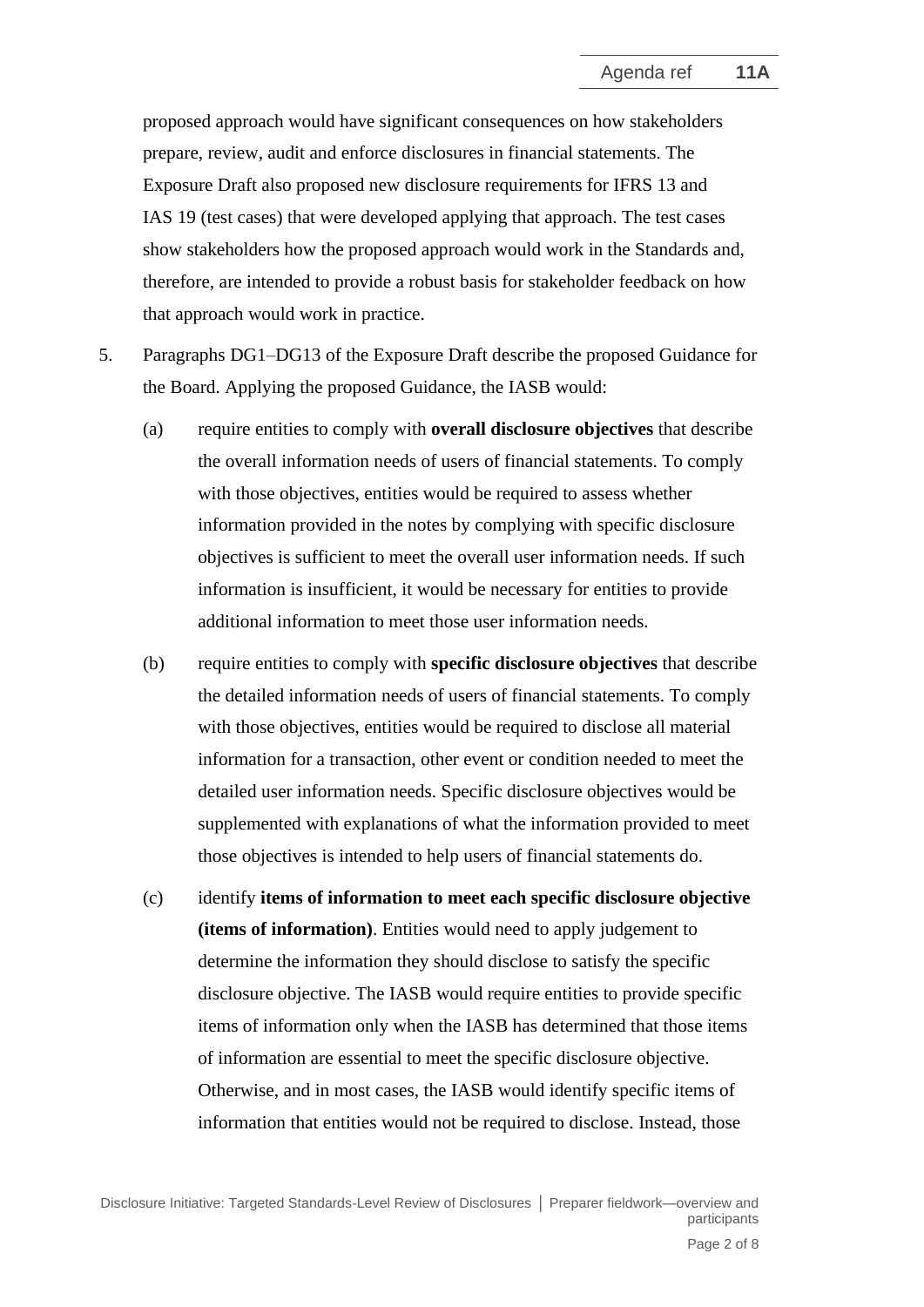items of information would be examples of what entities might disclose to meet the specific disclosure objective.

6. Paragraphs BC27–BC56 of the Basis for Conclusions on the Exposure Draft explain the process the IASB would follow to develop the disclosure objectives and items of information described in paragraph [5.](#page-1-0) This includes proposals about working closely with users of financial statements to understand their information needs in depth and reflect those needs in the proposed disclosure objectives. Paragraphs BC48–BC49 explain how the IASB will work closely with the IFRS Taxonomy team to understand the digital reporting consequences of new disclosure requirements developed applying the proposed new approach.

## *Fieldwork*

- 7. The IASB asked the staff to perform fieldwork with preparers to explore the likely practical application of the proposals. We used a variety of methods to identify a broad range of fieldwork participants, including:
	- (a) requests to the Global Preparers Forum, Emerging Economies Group and various jurisdictional preparer and industry groups;
	- (b) working with National Standard-setters; and
	- (c) posting a notice to the IFRS Foundation website.
- 8. We asked participants to apply the proposed disclosure requirements for either or both test cases and:
	- (a) share their resulting disclosure note with us;
	- (b) complete a questionnaire about their fieldwork experiences (a copy of the questionnaire can be found in the Appendix); and
	- (c) meet with us to discuss the fieldwork.
- 9. Many participants provided all these deliverables, some provided one or two of them. Some participants did not provide a disclosure note because they said they would make few changes to their current disclosures. Some participants provided a template or proforma disclosure note (i.e., a note without numbers) or explained the changes they would make rather than providing the note itself. This was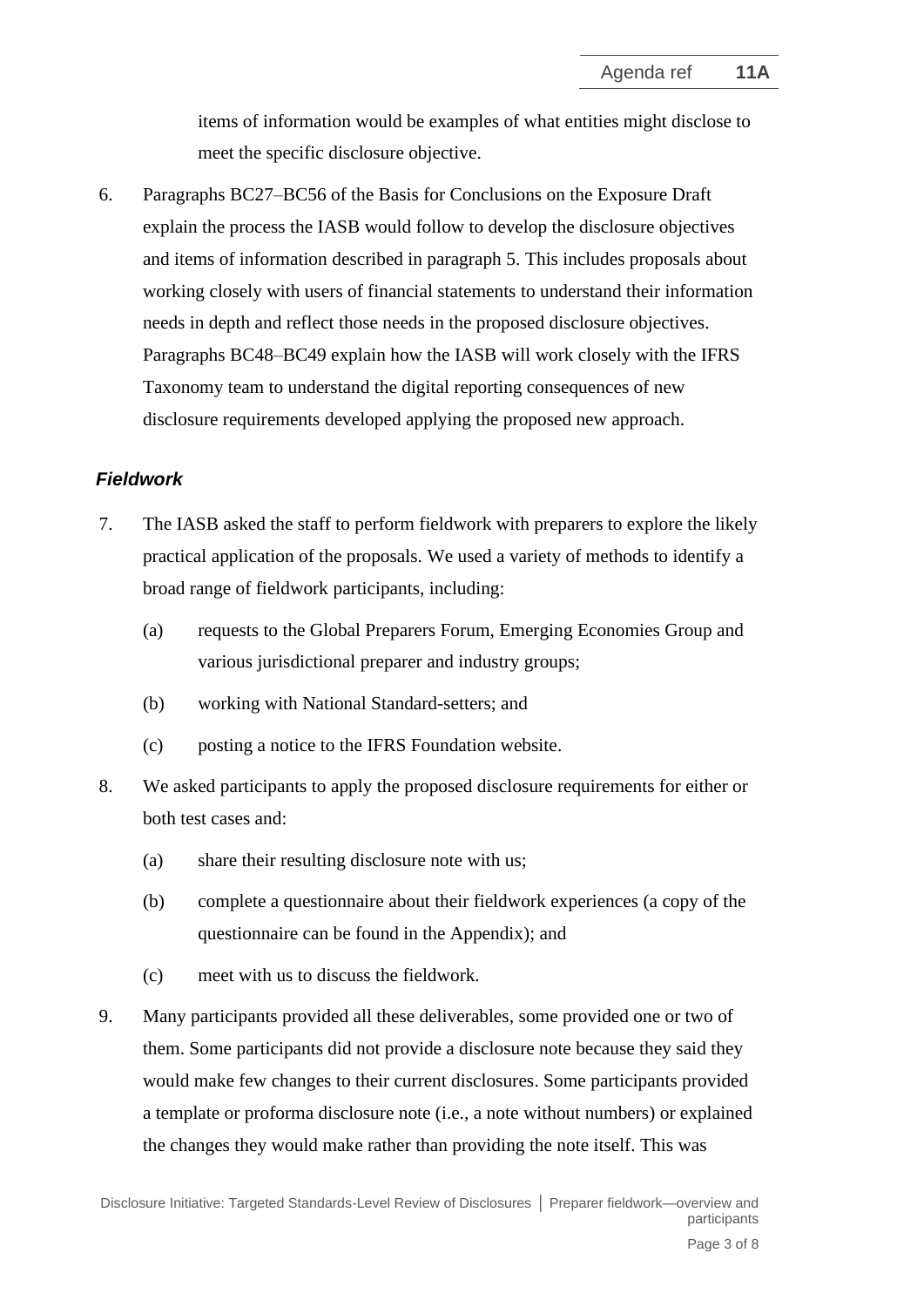generally because of the costs of preparing a complete disclosure note (these costs are explored further in Agenda Papers 11B–11D).

- 10. Some participants discussed the fieldwork with their auditors or users of their financial statements—for example, sharing their resulting disclosure note with these stakeholders and incorporating their feedback. Findings arising from these interactions are included in Agenda Papers 11B–11E.
- <span id="page-3-0"></span>11. In some jurisdictions fieldwork participants also shared or discussed their fieldwork experiences with wider groups of stakeholders—such as national standard-setters, auditors, regulators and users of financial statements. These discussions have informed some of the comment letters and other feedback received from stakeholders other than preparers.

# **Fieldwork participants**

## *Geographical coverage*

<span id="page-3-1"></span>12. The pie chart below summarises the 50 fieldwork participants by jurisdiction:

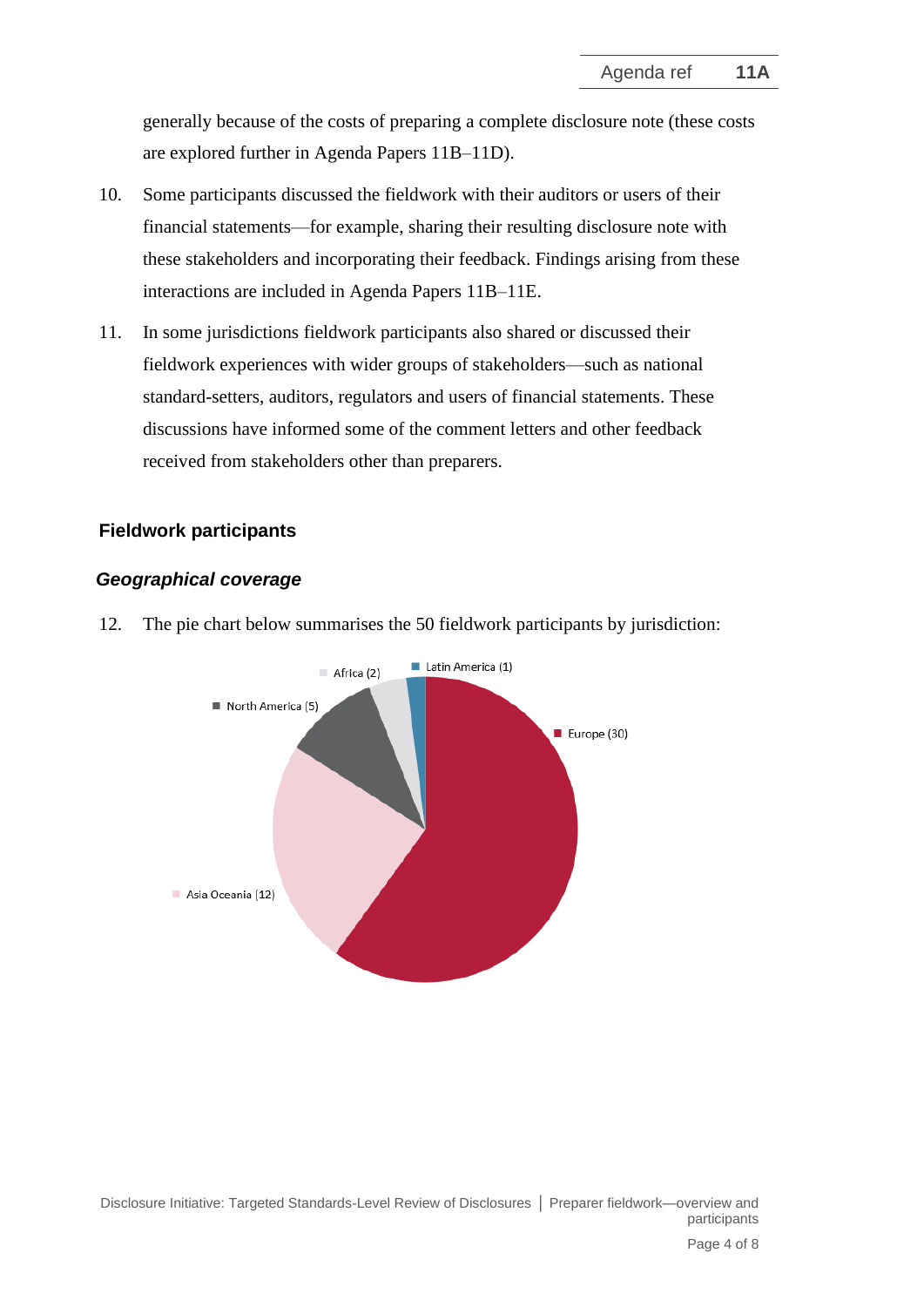# *Industry coverage*



13. The pie chart below summarises the 50 fieldwork participants by industry:

# *Entity size*

- 14. The IASB and stakeholders<sup>1</sup> have highlighted the importance of gathering input from entities of different sizes. The potential benefits of the proposals may be less likely to outweigh the costs for smaller entities. For example, smaller entities are likely to have fewer resources allocated to preparing disclosures. Consequently, small entities may face different or additional challenges when applying judgement to determine which information to disclose.
- 15. We sought to include smaller entities in the fieldwork. However, this proved difficult because it is generally large entities that volunteer to participate in the IASB's work. In addition, we have heard from some smaller entities that they chose not to participate in the fieldwork because of the two selected test cases. They said fair value measurement and employee benefit disclosures are insignificant to their overall financial statements, or that all work relating to these disclosures is outsourced. Consequently, only a few participants who defined themselves as small participated. Where we did identify fieldwork findings

<sup>&</sup>lt;sup>1</sup> For example, see [ASAF meeting summary June 2021 \(ifrs.org\)](https://www.ifrs.org/content/dam/ifrs/meetings/2021/june/asaf/asaf-meeting-summary-june-2021.pdf)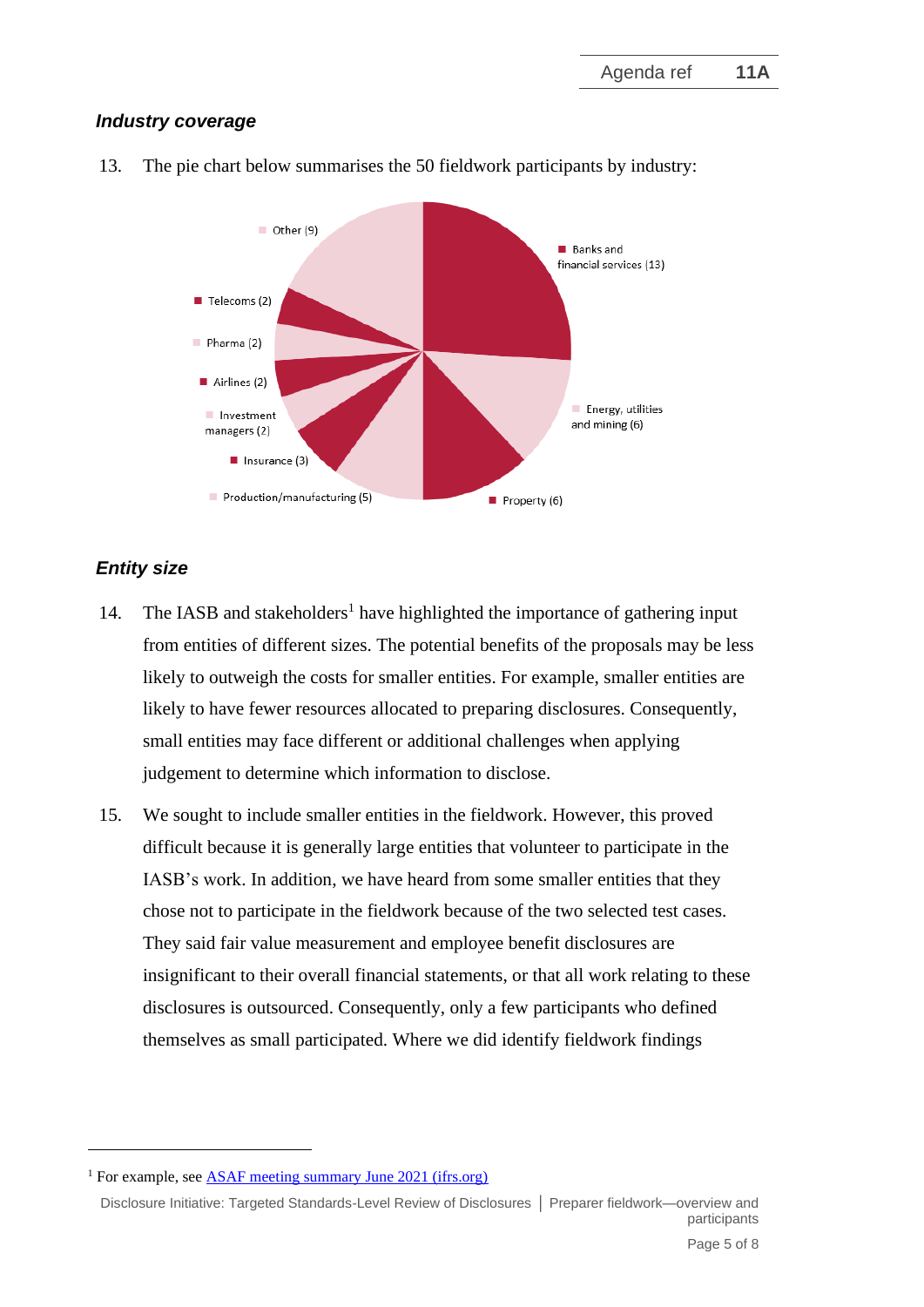specific to small entities we have highlighted them in Agenda Papers 11B–11D. However, most of the fieldwork findings relate to large entities.

16. Separately from the fieldwork exercise, we are aware that some National Standard-setters have undertaken specific activities to hear from small entities. Consequently, we expect further input about the likely effects of the proposals on these entities to come through the comment letter feedback.

## *References to fieldwork participants*

<span id="page-5-0"></span>17. Throughout Agenda Papers 11B-11D, we use the following terms to describe the extent to which fieldwork participants provided particular feedback:

| <b>Term</b> | <b>Extent of response among participants</b>      |
|-------------|---------------------------------------------------|
| Almost all  | all except a very small minority                  |
| Most        | a large majority, with more than a few exceptions |
| Many        | a small majority or a large minority              |
| Some        | a small minority, but more than a few             |
| A few       | a very small minority                             |

## **Question for the IASB**

Does the IASB have any questions or comments about the fieldwork participants or the work they undertook?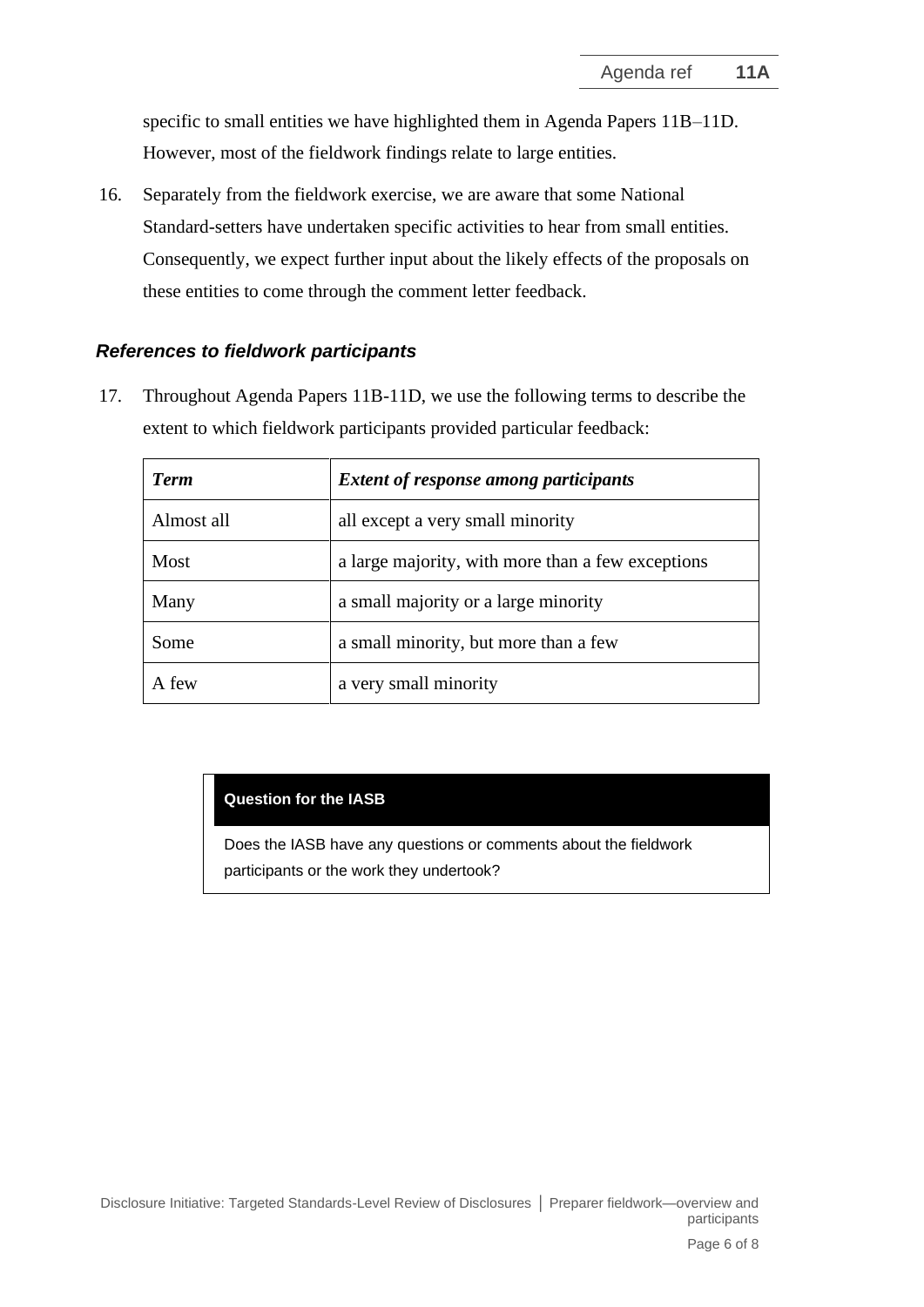# **Appendix—Fieldwork Questionnaire**

A1. We asked fieldwork participants to complete the following questionnaire.

### **Process for determining how to satisfy disclosure objectives**

How did you determine the information to disclose to satisfy the disclosure objectives? In describing this process, please consider:

- the key factors you considered in determining the information to disclose.
- whether the dialogue you have with your primary users was (or would be) necessary or helpful in determining the information to disclose.
- whether you identified a range of possible disclosure items that would effectively meet the objectives in your circumstance and how the information eventually disclosed was selected.
- the extent to which the following aspects of the proposals provided a sufficient basis for you to exercise judgement and identify information that is most useful in your circumstance:
	- the proposed disclosure objectives *('disclose information that enables users of financial statements to understand…')*
	- the proposed explanations of what users will do with the information *('the information required by paragraph XX is intended to help users of financial statements…')*; and
	- the proposed items of information *('while not mandatory, the following information may enable an entity to meet the disclosure objective in paragraph XX…').*

Did you have all the information you needed to meet the disclosure objectives or was it easily obtained? If not, what information was unavailable, costly or difficult to obtain and why?

Who at your organisation was involved in determining the information to disclose? Please describe the level and extent of their involvement. How did this compare to your normal disclosure practices?

What information do you think you would need to provide to your auditors to support the mock disclosures? Would this introduce additional costs? How would this compare to the information you currently provide to support your disclosures?

If the proposed amendments were to be finalised, what changes, if any, would you need to make to your disclosure systems and processes? How would any changes affect the amount of time it takes to finalise your disclosures?

Would you anticipate any other effects of satisfying disclosure objectives rather than prescriptive requirements to disclose particular items of information? For example:

- do you expect changes to the current level of dialogue you have with users?
- do you think you would have more useful conversations with auditors and regulators about the information you disclose in your financial statements?